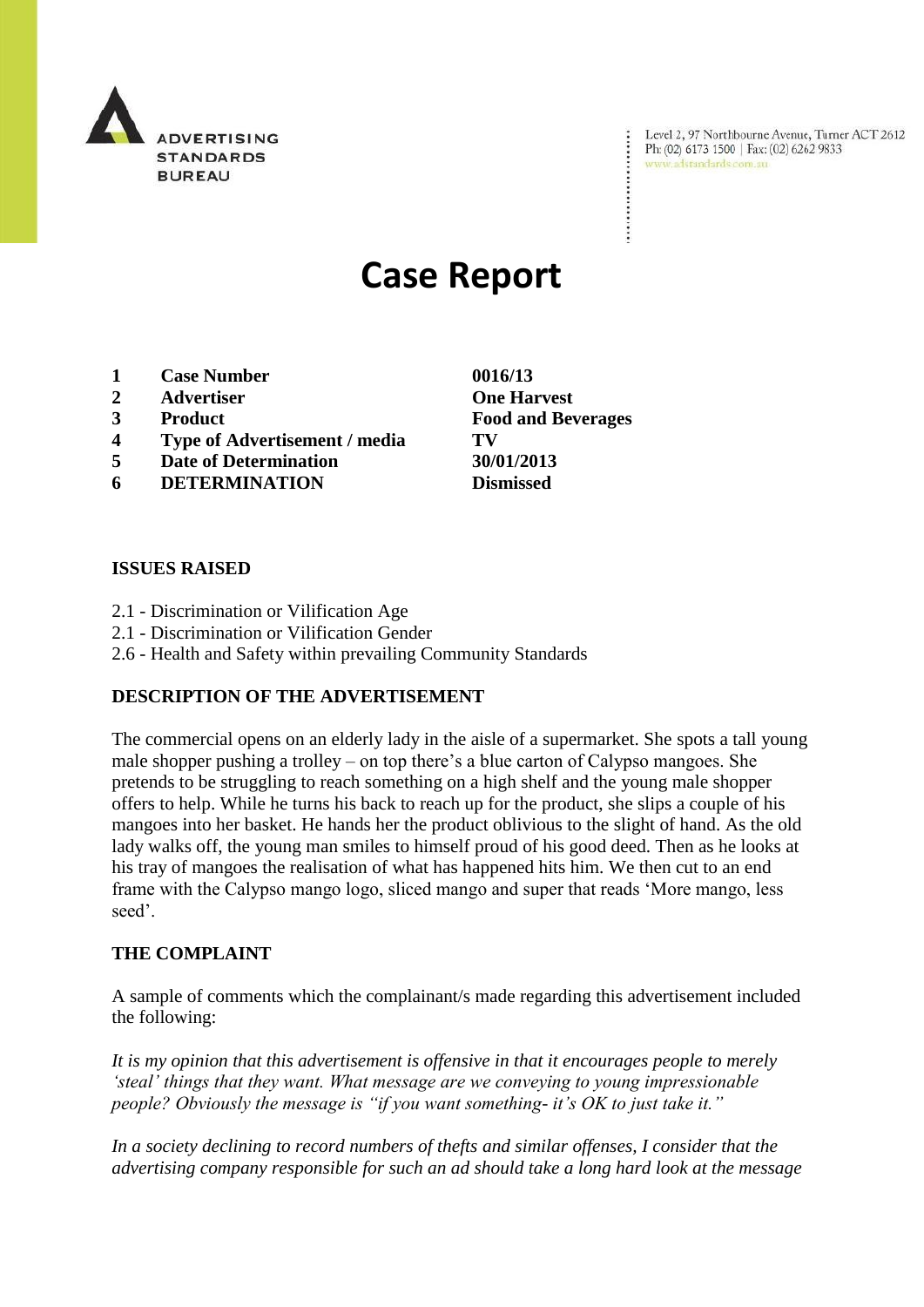*they convey in their advertisements. I seek your response and possible corrective action. I am a grandfather of ten young children and their parents and I are trying to teach them right from wrong and how they should conduct themselves in an honest Christian upbringing. This advertisement lacks integrity, honesty and a decent message.*

*My first thought about it was the absence of integrity on the part of the organisations that gave it the OK to be screened, i.e.:*

*1. The advertising agency who created it*

*2. The client who OK"d it*

*3. The TV channel that screened it*

*When young children see this advert, they will not only think it"s OK to steal, but that the TV station appears to validate the stealing from a kind of person whose trying to help. I"m very much aware that Channel 9 network has a higher standard than this. You really should withdraw it: even if it"s only for the sake of the network"s image.*

*I was highly offended by this ad, as it portrays older ladies as being thieves, and not to be trusted in shops, so would it go further and entice people to think older women are not to be trusted at all?*

*It is degrading to women, especially older women, and demeaning, and we do not want anything in life to contribute to those thoughts.*

*Older women are being attacked and assaulted like never before, which shows lack of respect amongst a certain percentage of the community, and lack of respect should never be encouraged, as this ad shows no respect at all.*

*Older people are already discriminated against, and if the general public have seen this ad, I wonder what could go through their minds, as TV adverts are a powerful suggestion to a lot of people.*

*As a lot of people grow older they become more fragile, physically and mentally, so will this ad cause them to not ask for help, in case they will be thought thieves?*

*This ad could also be deemed sexist and I object to it very strongly and think it should be withdrawn.*

*I never buy Calypso mangoes anyway, as they are not nice to eat. Nor do R2. I only buy Kensington or Bowens.*

*I object very strongly because, as the man is reaching up to get something for the innocent looking elderly lady, she sneakily 'takes' 2 of the mangoes out of his tray and puts them in her own trolley. When he hands her what she wanted from the high shelf, she says "Thank you, what a nice man", and walks off with a triumphant self-satisfied look on her face.*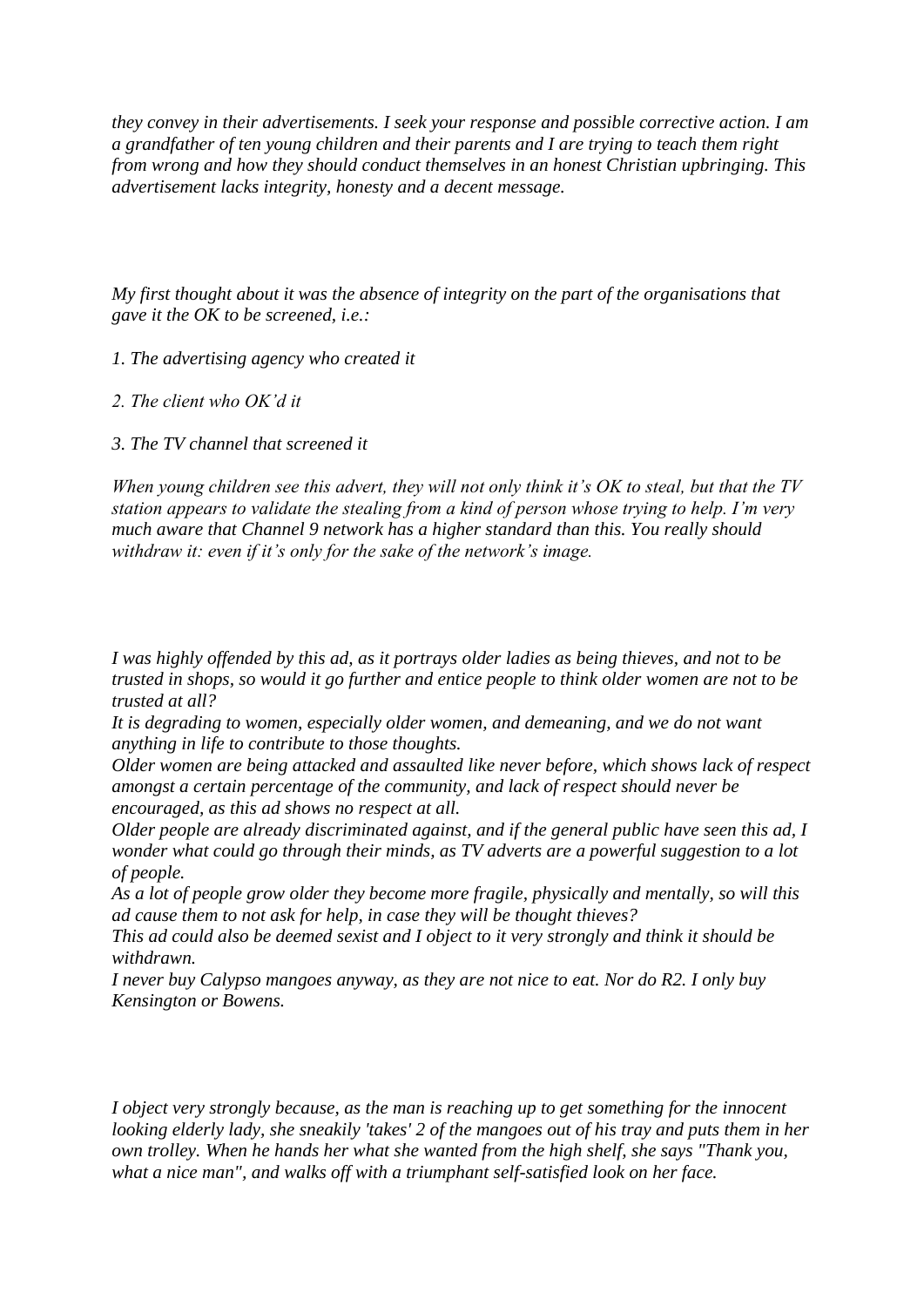*Now, while some may think this is 'cheeky' or 'funny', I believe it sends a strong message to NOT trust little old ladies, as they will steal from you while you are helping them. To me and several of my friends young and old, this is not funny at all and is just another form of failed humourless advertising to belittle elderly people - and very little to do with mangoes. The young these days seem to have a warped perception of elderly people already, and there's nothing like this ad to encourage them to think we're now also thieves and can't be trusted. The elderly receive little or no respect as it is, others don't need encouraging to have even less!*

*I can just imagine some bright spark saying, "Don't help Granny, she'll steal ya mangoes!" I'm not offended by the ad because, if I was 'offended' by every slight directed at the old, I'd spend my life being 'offended' every day... it takes quite a lot to offend me.*

*I OBJECT to it... because it is sending yet another derogatory message directed at old people, that an act of kindness will be rewarded by cunning and theft.*

*If you can't see that, and if the Calypso Mango people can't see that, then I feel very sorry for you all.*

*The ad certainly doesn't encourage me to rush out to buy Calypso mangoes - I'll buy Kensington instead in future... people don't steal those!*

# **THE ADVERTISER'S RESPONSE**

Comments which the advertiser made in response to the complainant/s regarding this advertisement include the following:

*The intention of this advertisement was to communicate the irresistible nature of Calypso mangoes. This commercial is one in a series of three that shows in a light-hearted and humorous way people who "can"t go past a Calypso."*

*In the commercial a seemingly-innocent older lady is shopping in a supermarket. After seeing a tray of Calypso mangoes in another shopper"s trolley she plays a little trick on him to divert his attention while she slips a few of the mangoes into her trolley.*

*The reason we chose the innocent older lady character was to heighten the surprise when she takes the mangoes – the audience isn"t expecting her to do something like this, which makes it funnier when she does. We don"t think this reinforces any negative stereotypes about older people – her character just happens to be a bit cheekier than people might expect. The fact that she has grabbed the mangoes inside the supermarket means she hasn"t actually stolen them because they haven"t been paid for yet. This was an intentional part of the communication aimed at limiting the seriousness of the act and keeping it in the realms of light-hearted "naughtiness" rather than anything immoral or offensive to community standards.*

## **THE DETERMINATION**

The Advertising Standards Board ("Board") considered whether this advertisement breaches Section 2 of the Advertiser Code of Ethics (the "Code").

The Board noted the complainant's concerns that the advertisement is degrading in its portrayal of older people and encouraging of poor behaviour such as stealing.